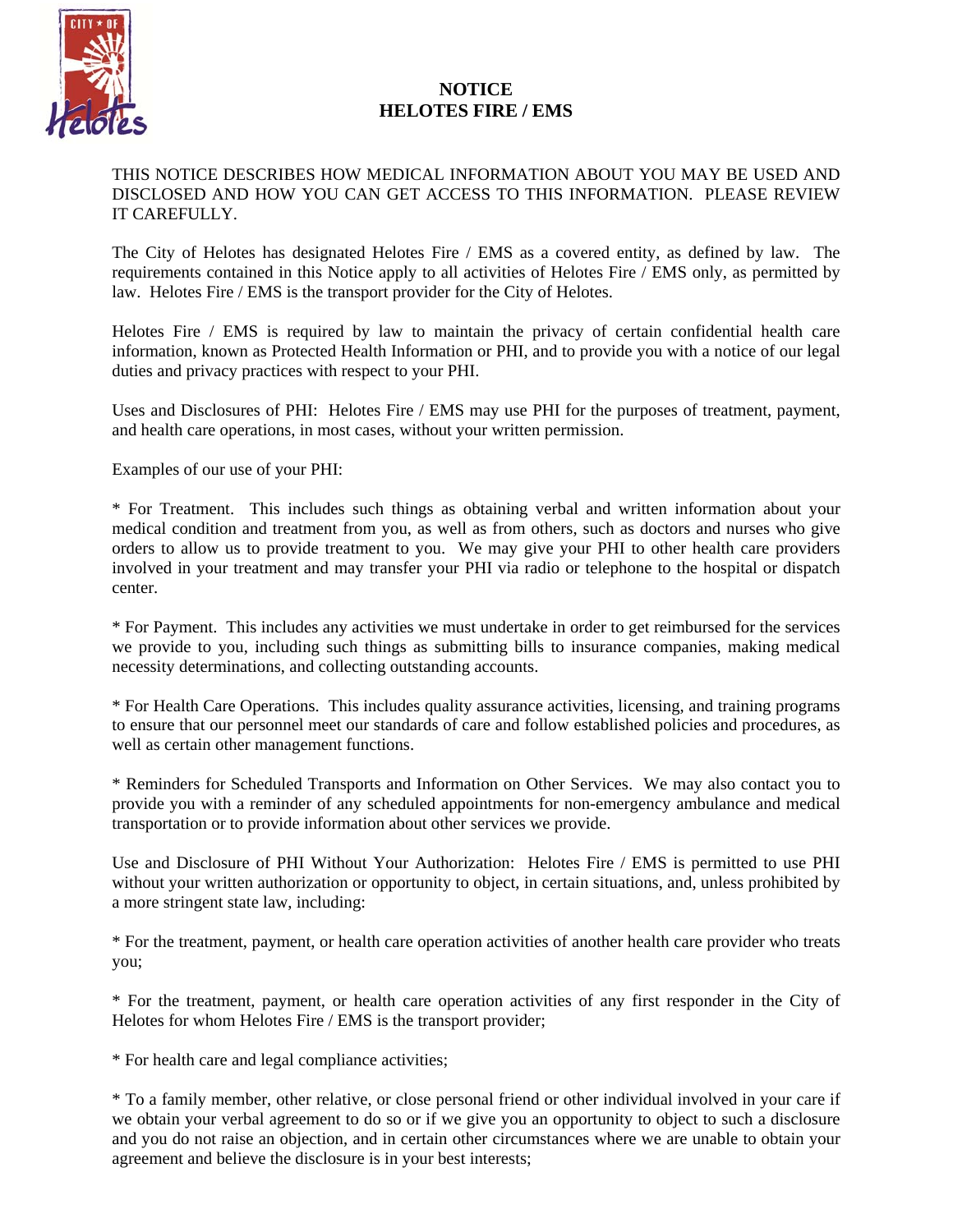\* To a public health authority in certain situations, as required by law (such as to report abuse, neglect, or domestic violence);

\* For health oversight activities, including audits or government investigations, inspections, disciplinary proceedings, and other administrative or judicial actions undertaken by the government (or their contractors) by law to oversee the health care system;

\* For judicial and administrative proceedings, as required by a court or administrative order, or in some cases in response to a subpoena or other legal process;

\* For law enforcement activities in limited situations, such as when responding to a warrant;

\* For military, national defense, and security and other special government functions;

\* To avert a serious threat to the health and safety of a person or the public at large;

\* For workers' compensation purposes and in compliance with workers' compensation laws;

\* To coroners, medical examiners, and funeral directors for identifying a deceased person, determining cause of death, or carrying on their duties, as authorized by law;

\* If you are an organ donor, we may release health information to organizations that handle organ procurement or organ, eye, or tissue transplantation or to an organ donation bank, as necessary, to facilitate organ donation and transplantation;

\* For research projects, but this will be subject to strict oversight and approvals;

We may also use or disclose health information about you in a way that does not personally identify you or reveal who you are.

Any other use or disclosure of PHI, other than those listed above, will only be made with your written authorization. You may revoke your authorization at any time, in writing, except to the extent that we have already used or disclosed medical information in reliance on that authorization.

Patient Rights: As a patient, you have a number of rights with respect to your PHI, including:

\* The right to access, to copy, or inspect your PHI. This means you may inspect and copy most of the medical information about you that we maintain. We will normally provide you with access to this information within 30 days of your request. We may also charge you a reasonable fee for you to copy any medical information that you have the right to access. In limited circumstances, we may deny you access to your medical information, and you may appeal certain types of denials. We have available forms to request access to your PHI, and we will provide a written response if we deny you access and let you know your appeal rights. You also have the right to receive confidential communications of your PHI. If you wish to inspect and copy your medical information, you should contact our privacy officer below.

\* The right to amend your PHI. You have the right to ask us to amend written medical information that we may have about you. We will generally amend your information within 60 days of your request and will notify you when we have amended the information. We are permitted by law to deny your request to amend your medical information only in certain circumstances, like when we believe the information you have asked us to amend is correct. If you wish to request that we amend the medical information that we have about you, you should contact our privacy officer.